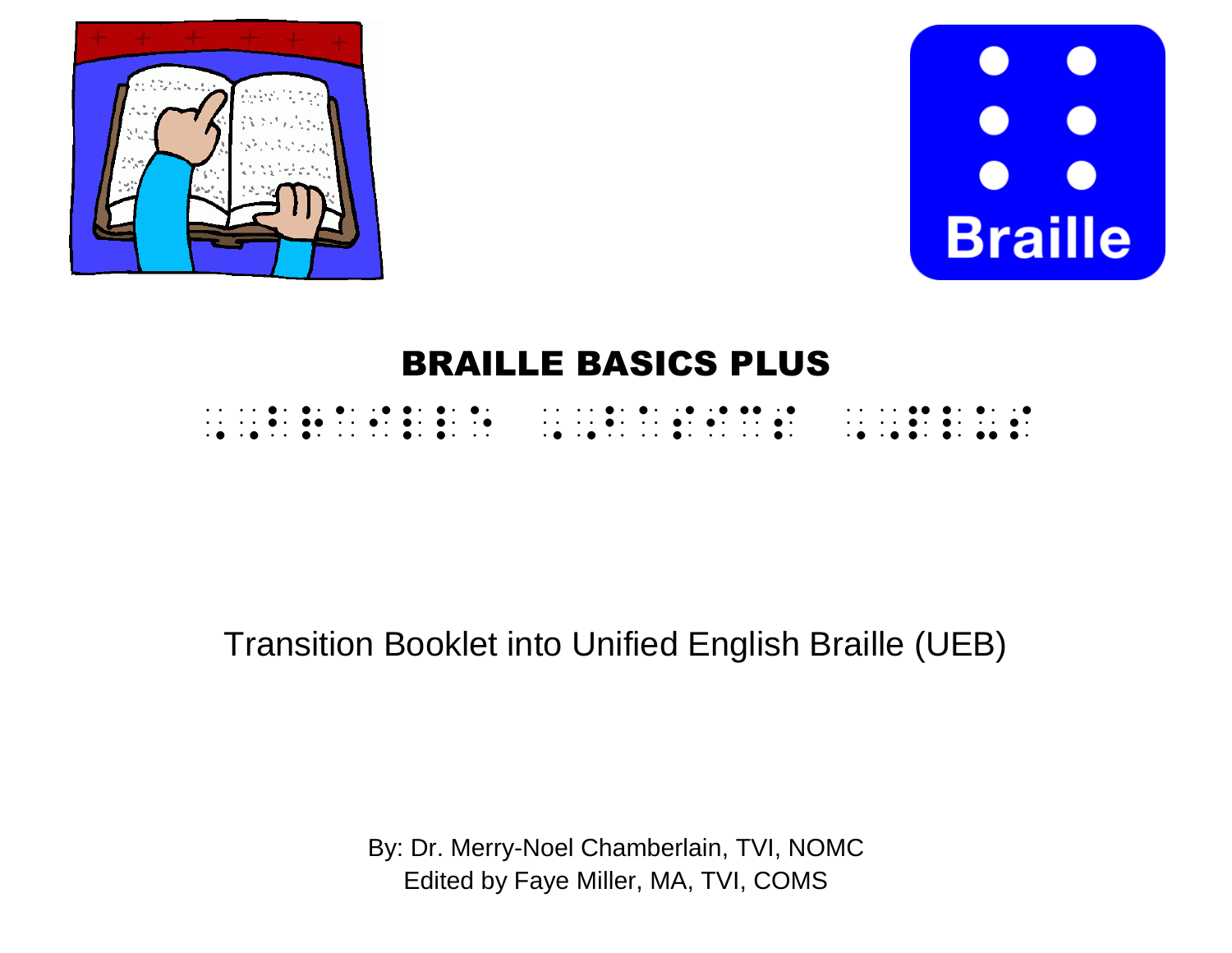INTRODUCTION

With the recent changes in the Braille code, it can be confusing during this transition time for teachers and students alike. Some may come into contact with Braille signs that are from the old code while also being introduced to Unified English Braille (UEB). Braille Basics Plus has both the signs that have been discontinued as well as 'some' of the UEB code. This booklet has been designed to be a reference for parents, classroom teachers and beginner students learning the Braille code. It is not intended to have instructions on how to become a Braille transcriber in UEB. However, it can be a useful as a reference tool to Braille notes, holiday cards or to simply to look up a Braille sign. This booklet can also give some insights as to how the Braille contractions are connected within the code which can assist with learning Braille.

### THE BRAILLE BASICS

The Braille code begins with a "cell" that consists of six dots as shown here  $\rightarrow \mathrel{\mathop:}$  and each dot has been assigned a number, as shown on the far right.  $\rightarrow \rightarrow \rightarrow \rightarrow \rightarrow \rightarrow \rightarrow$ When the dots are arranged within the six locations, they represent letters, words, parts of words, contractions, punctuations, and even numbers. For example, the letter 'f' consists of dot numbers 1, 2, 4 and looks like this  $\binom{1}{2}$ . All together there are 63 possible dot combinations within a single cell. The Braille code can be increased by placing two (or more) cells side-by-side and that is the 'plus' of this booklet.  $1 | 4$  $2|5$  $3|6$ 

The letters A through J are the first ten letters of the alphabet. The rest of the alphabet builds upon these letters as you will note in the chart on the next page. Building the connection between the first ten letters and each row afterward may help you build an understanding of the Braille code.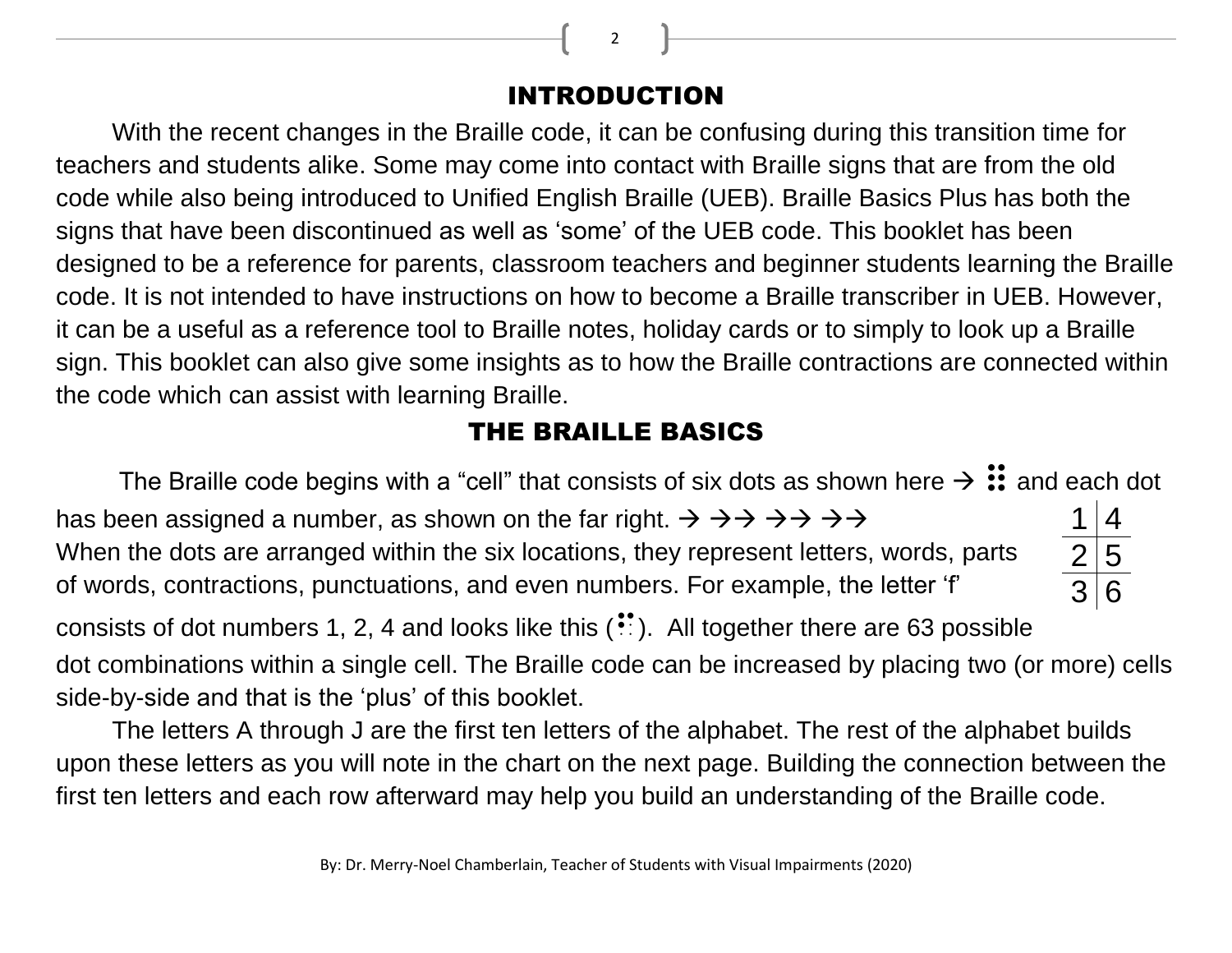As you build your understanding of the Braille code, please note: Braille was invented by a young French boy named Louis Braille who was a teenager in the 1820s, and the letter 'w' was not in the French language. You can find the letter 'w' on row 7 (page 6) which shows the interrelationship of where 'w' fits within the Braille code.

| <b>Row</b>      |                                                                                                   |    |                                            | $\cdot$ $\cdot$                                        |           |                     |                     |                        |           |     |      |
|-----------------|---------------------------------------------------------------------------------------------------|----|--------------------------------------------|--------------------------------------------------------|-----------|---------------------|---------------------|------------------------|-----------|-----|------|
|                 |                                                                                                   |    |                                            |                                                        |           |                     |                     |                        |           |     |      |
|                 | a                                                                                                 | b  |                                            | C                                                      | d         | e                   |                     | q                      | h         |     |      |
|                 | The second row is a repeat of the first ten letters while adding dot #3.                          |    |                                            |                                                        |           |                     |                     |                        |           |     |      |
| <b>Row</b>      |                                                                                                   |    |                                            |                                                        |           |                     |                     |                        |           |     |      |
| $\overline{2}$  |                                                                                                   |    |                                            |                                                        |           |                     |                     |                        |           |     |      |
|                 | k                                                                                                 |    |                                            | m                                                      | n         | O                   | Ŋ                   | a                      |           | S   |      |
|                 | The third row is a repeat of the first ten letters while adding dots $#3$ and $#6$ .              |    |                                            |                                                        |           |                     |                     |                        |           |     |      |
| <b>Row</b><br>3 |                                                                                                   |    | $\cdot$ .<br>$\bullet\bullet$<br>$\cdot$ . | $\bullet\bullet$<br>$\bullet$ . $\bullet$<br>$\bullet$ | $\bullet$ |                     |                     | $\bullet$<br>$\bullet$ |           |     |      |
|                 | $\mathbf u$                                                                                       | V  | W                                          | X                                                      |           | Z                   | and                 | for                    | <b>of</b> | the | with |
|                 | The fourth row demonstrates how adding the 'number sign' before the first ten letters changes the |    |                                            |                                                        |           |                     |                     |                        |           |     |      |
|                 | letter to a number. Only one number sign is needed to make higher numbers. For example the        |    |                                            |                                                        |           |                     |                     |                        |           |     |      |
|                 | number 47 looks like this: $\mathbb{R} \mathbb{R}$                                                |    |                                            |                                                        |           |                     |                     |                        |           |     |      |
| <b>Row</b>      |                                                                                                   |    |                                            |                                                        |           |                     |                     |                        |           |     |      |
| 4               |                                                                                                   |    |                                            |                                                        |           | $\bullet$ $\bullet$ | $\bullet$ $\bullet$ | $\bullet\quad\bullet$  |           |     |      |
|                 | #1                                                                                                | #2 |                                            | #3                                                     | #4        | #5                  | #6                  | #7                     | #8        | #9  | #O   |

### **ALPHABET AND NUMBERS**

By: Dr. Merry-Noel Chamberlain, Teacher of Students with Visual Impairments (2020)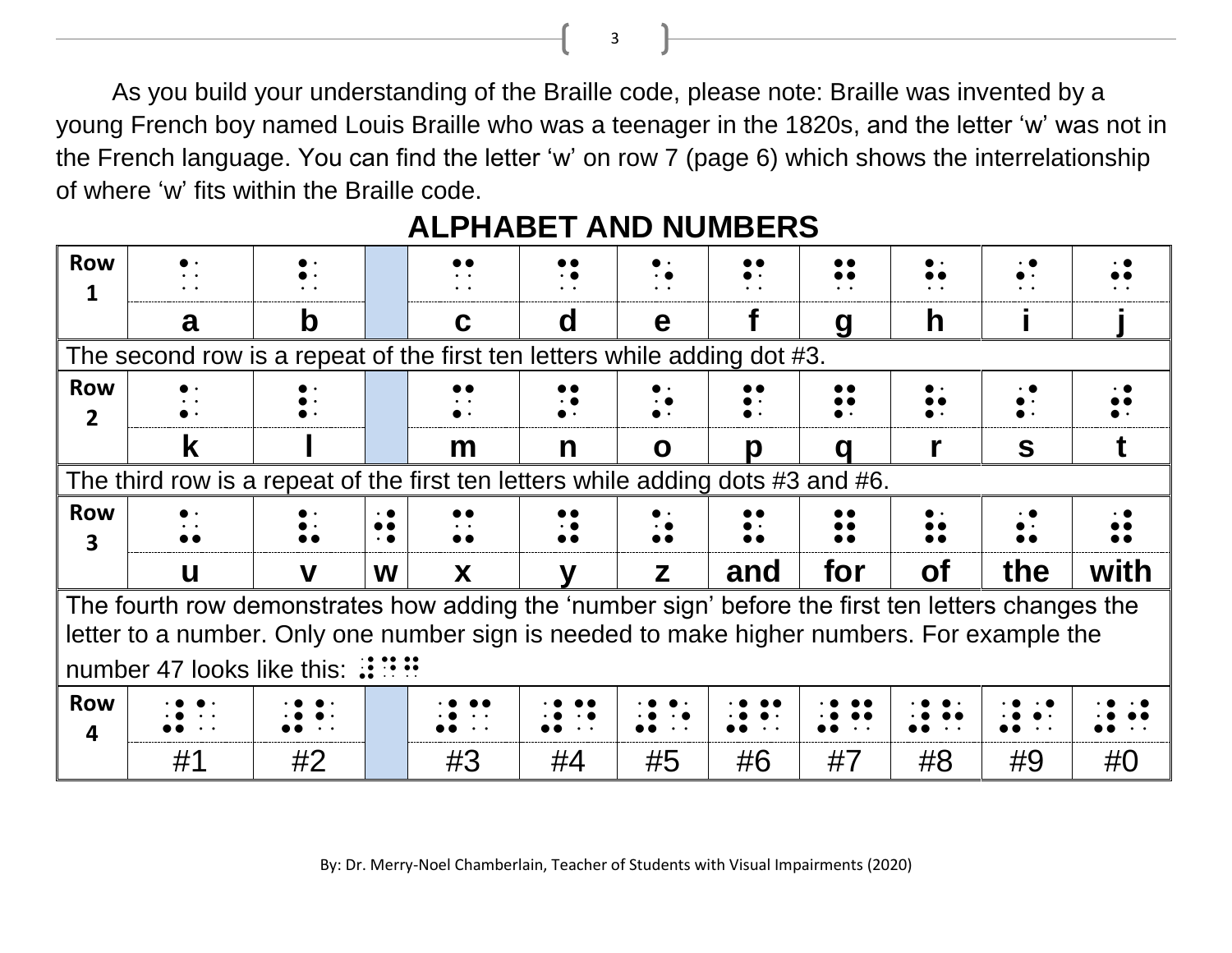### ADDITIONAL ALPHABET NOTES

Something you may have noticed when comparing the first ten letters of the alphabet in the first row to the second ten letters in the second row is that the first ten letters use only the top four dots in the cell. Also, you may have noticed that the first eight letters have a dot one. This information can be helpful if you find yourself confused with the letters 'e' and 'i'. Simply remember that 'e' has dot 1 while 'i' does not and 'e' comes before the letter 'i' in the alphabet. The same goes for the letters h and j. These four letters are confusing for many but remembering that the first eight letters have a dot one, can help. (Also, the letters 'f' and 'd' can be confusing.)

#### NUMBERS

After looking at the above chart, you may be wondering how to switch numbers back to letters. When writing a sentence, simply put a space after the number and the letters resume. However, when writing something like 92C (with no space) then you would write it like this:  $\mathbf{H} \cdot \mathbf{H}$ whereas the letter sign  $(:,:)$  changes from numbers to letters.

### DROPPED LETTERS, PUNCTUATIONS AND WORDS

In the next section (row 5) you will note the first ten letters of the alphabet have been dropped or moved to the bottom four dots. Here, these signs can have numerous meanings depending on where they are located within the word or sentence. Please note: Where the \*\* are located indicates where the Braille sign is located within the word or sentence and that will indicate what the meaning is. Also, these dropped signs can represent a word only when there is a space before and after the sign.

Finally, in row six, you will see only two letters that can be in the bottom two dots of the cell. These two letters are 'a' and 'c'. The reason there are only two in this row is because none of the other letters can be dropped down any further.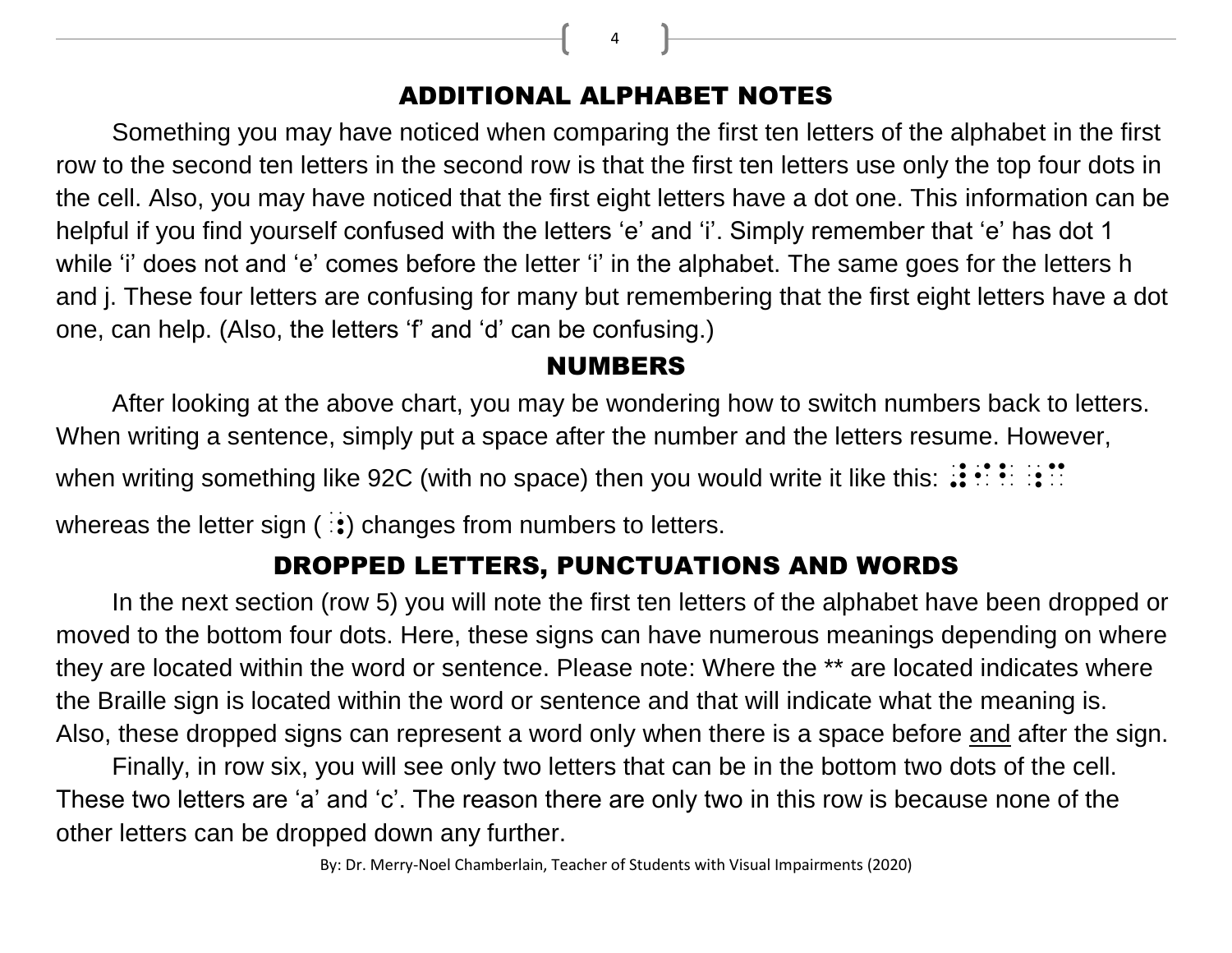## **DROPPED LETTERS, PUNCTUATIONS AND WORDS**

5

(Words/contractions highlighted in yellow are such words 'only' when there is a space before and after the Braille sign.)

(Words/contractions highlighted in pink have been discontinued in UEB.)

NOTE: \*\* = word & where sign can be used in relation to such word.

| Row 1<br>repeated | $\bullet$ .<br>$\bullet$ . $\bullet$<br>$\bullet$ . $\bullet$ .                                   | $\bullet$ . $\bullet$ | $\bullet$<br>$\ddot{\phantom{a}}$<br>$\bullet$ . $\bullet$                 | $\bullet\bullet$<br>$\cdot$ $\bullet$<br>$\bullet$ $\qquad$ $\bullet$ | $\cdot$ .<br>$\bullet$ $\phantom{0}$ $\bullet$ | $\bullet\bullet$<br>$\bullet$ .<br>$\bullet\qquad\bullet\qquad$ | $\bullet\bullet$<br>$\bullet$<br>$\bullet$ $\quad$ $\bullet$ | $\bullet$ $\quad$ $\bullet$           | $\cdot$ $\bullet$<br>$\bullet$ .<br>$\ddot{\phantom{a}}$ | $\ddot{\phantom{0}}$         |
|-------------------|---------------------------------------------------------------------------------------------------|-----------------------|----------------------------------------------------------------------------|-----------------------------------------------------------------------|------------------------------------------------|-----------------------------------------------------------------|--------------------------------------------------------------|---------------------------------------|----------------------------------------------------------|------------------------------|
| <b>Row</b><br>5   | $\bullet$ . $\bullet$<br>$\ddot{\phantom{a}}$                                                     | $\bullet$ $\bullet$   | $\bullet$ . $\bullet$<br>$\bullet\bullet$<br>$\bullet$ . $\bullet$         | $\bullet\quad\bullet$<br>$\bullet\bullet$<br>$\cdot$ .                | $\bullet$ $\bullet$                            | $\bullet\qquad\bullet\qquad$<br>$\bullet\bullet$                | $\bullet$ . $\bullet$<br>$\bullet\bullet$<br>$\bullet$       | $\bullet\quad\bullet$                 | $\bullet\qquad\bullet$<br>$\cdot$ .                      | $\bullet\qquad\bullet\qquad$ |
|                   | **ea**<br>$***$                                                                                   | $*$ bb $*$<br>be**    | $*$ <sub>*</sub> $CC**$<br>$con**$                                         | $**$ dd**<br>dis**                                                    | $*$ en $**$<br>$*$ en                          | $*$ ff**<br>$to^*$                                              | **gg**<br>/****\                                             | $44 + 12 = 12$<br>[open               | $*$ in $**$<br>$in**$                                    | $by**$<br>$***$ "            |
|                   | [comma]<br>NOTE: This sign<br>may never be<br>used before a<br>word as it may be<br>confused as a | $***.$<br>[semicolon] | $***.$<br>[colon]                                                          | <b>[dollar</b><br>sign]<br>$***$                                      | $en**$                                         | $***$<br>[exclam-<br>ation]                                     | [open &<br>close<br>paren-<br>thesis]                        | quote]<br>$**7$<br>[question<br>mark] | $*$ in                                                   | [close<br>quote]             |
|                   | dot-5 contraction.<br>(Column 3, p. 7).                                                           | be                    |                                                                            | [period]                                                              | enough                                         |                                                                 | were                                                         | his                                   | in                                                       | was                          |
| <b>Row</b><br>6   | $\bullet$ . $\bullet$<br>$\bullet$ . $\bullet$<br>-----------------------------------             |                       | $\bullet$ . $\bullet$<br>$\ddot{\phantom{1}}$<br>$\bullet\bullet$<br>com** |                                                                       |                                                |                                                                 |                                                              |                                       |                                                          |                              |
|                   | [apostrophe]                                                                                      |                       | [hyphen]                                                                   |                                                                       |                                                |                                                                 |                                                              |                                       |                                                          |                              |

#### Plus

The rest of this booklet includes the 'plus' sections. It consists of part-word signs, contractions, short-form words and punctuations. All of which may help you Braille that Christmas or birthday card for a relative, friend or loved one who happens to be blind. Don't worry if you make a mistake, they will simply jump for joy that you actually tried. Have fun!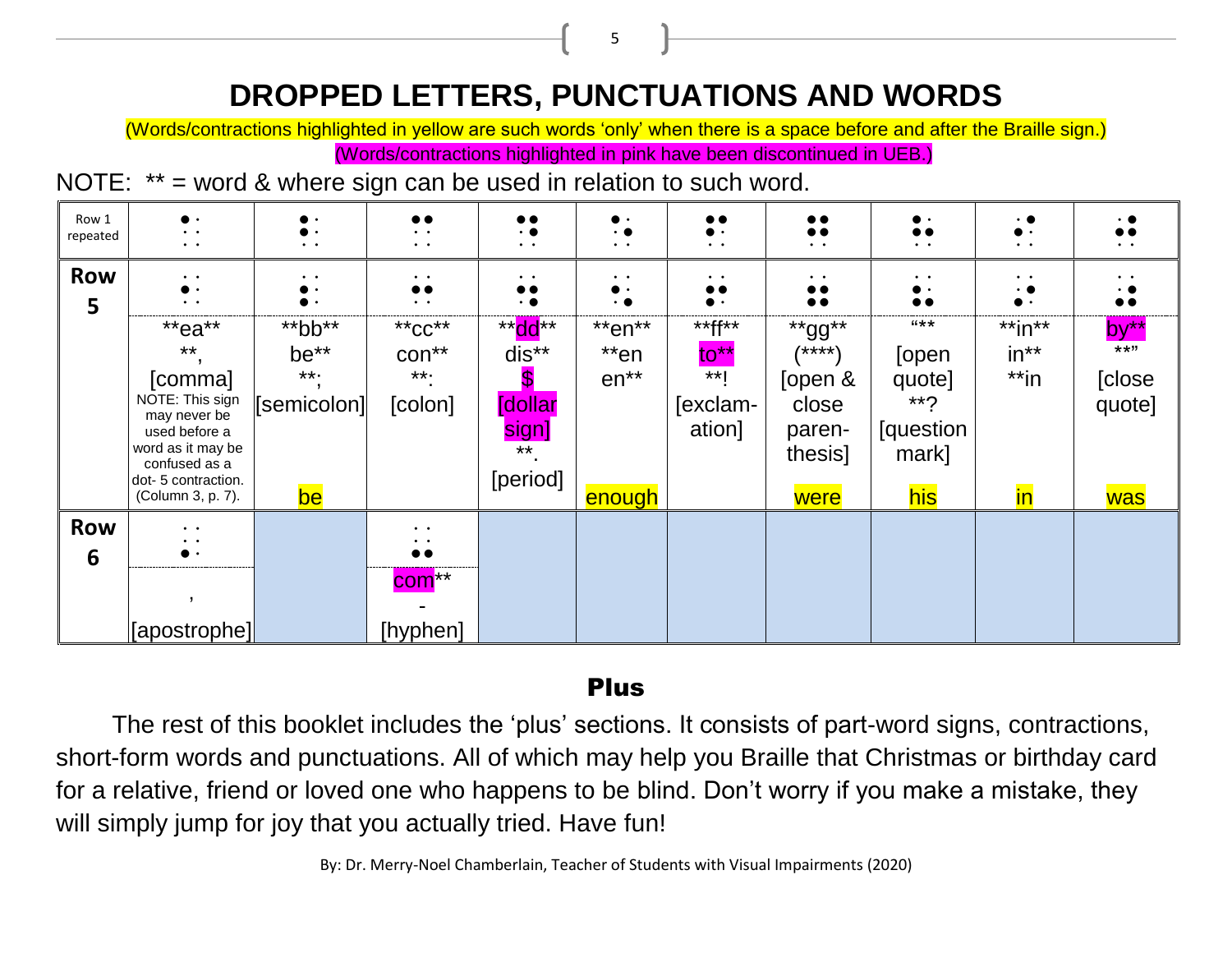## **PART-WORD SIGNS**

6

(Words highlighted in yellow are such words 'only' when there is a space before and after the Braille sign.)

(Words/contractions highlighted in pink have been discontinued in UEB.)

("W" is not a Part-Word Sign but this is where you would find it within the interrelationship of the Braille code.)

| Row 1 repeated                                                                                     | $\bullet$ .<br>$\bullet$ . $\bullet$<br>$\ddot{\phantom{a}}$ | $\bullet$ .<br>$\ddot{\phantom{0}}$   | $\bullet\bullet$<br>$\bullet$<br>$\ddot{\phantom{a}}$ | $\bullet$<br>$\cdot$ $\bullet$<br>$\bullet$ . $\bullet$ | . .<br>$\bullet$ . $\bullet$ | <br>$\bullet$ .<br>$\bullet$ . $\bullet$ | $\bullet\bullet$<br>$\bullet\bullet$<br>$\bullet$ . $\bullet$ | $\bullet$<br>$\bullet$ . $\bullet$                   | $\cdot\bullet$<br>$\bullet$ .<br>$\bullet$ . $\bullet$ | $\bullet$ . $\bullet$                                      |
|----------------------------------------------------------------------------------------------------|--------------------------------------------------------------|---------------------------------------|-------------------------------------------------------|---------------------------------------------------------|------------------------------|------------------------------------------|---------------------------------------------------------------|------------------------------------------------------|--------------------------------------------------------|------------------------------------------------------------|
| Row 7<br>Only dot 6 added                                                                          | $\bullet$ .<br>$\bullet$ . $\bullet$<br>$\cdot$ $\bullet$    | $\bullet$ .<br>$\cdot$ $\bullet$      | $\bullet$<br>$\bullet$<br>. .                         | $\bullet$<br>$\cdot$ $\bullet$<br>$\cdot$ $\bullet$     | $\bullet$                    | $\bullet\bullet$<br>$\bullet$ .<br>. .   | $\bullet\bullet$<br>$\bullet\bullet$<br>$\cdot$ $\bullet$     | $\bullet$ .<br>$\bullet\bullet$<br>$\cdot$ $\bullet$ | $\cdot$ .<br>. .                                       | $\cdot$ $\bullet$<br>$\bullet\bullet$<br>$\cdot$ $\bullet$ |
|                                                                                                    | ch<br>child                                                  | gh                                    | sh<br>shall                                           | th<br>this                                              | wh<br>which                  | ed                                       | er                                                            | ou<br>out                                            | <b>OW</b>                                              | W                                                          |
| Row 8<br>Dot 5 added in                                                                            |                                                              |                                       |                                                       |                                                         | $\cdot\bullet$               |                                          |                                                               |                                                      |                                                        |                                                            |
| front                                                                                              | character                                                    |                                       |                                                       | through                                                 | where                        |                                          |                                                               | ought                                                |                                                        |                                                            |
| Row 9<br>Dots 4 & 5 added                                                                          |                                                              |                                       |                                                       |                                                         |                              |                                          |                                                               |                                                      |                                                        |                                                            |
| in front                                                                                           |                                                              |                                       |                                                       | those                                                   | whose                        |                                          |                                                               |                                                      |                                                        |                                                            |
| <b>Row 10</b><br>Letters a and b                                                                   | $\cdot$ $\bullet$<br>$\bullet$ . $\bullet$<br>$\bullet$ .    | $\cdot \bullet$<br>$\cdot$ $\bullet$  |                                                       |                                                         |                              |                                          |                                                               |                                                      |                                                        |                                                            |
| are moved to the<br>right column and<br>dot 3 is added                                             | st                                                           | ar                                    |                                                       |                                                         |                              |                                          |                                                               |                                                      |                                                        |                                                            |
|                                                                                                    | [bar, slash,<br>fraction line]<br>still                      |                                       |                                                       |                                                         |                              |                                          |                                                               |                                                      |                                                        |                                                            |
| <b>Row 11</b><br>Letters a and b<br>are move to the<br>right column and<br>dots 3 & 6 are<br>added | $\cdot$ $\bullet$<br>$\bullet$ . $\bullet$<br>$\bullet$      | $\cdot$ $\bullet$<br>∙ ●<br>$\bullet$ |                                                       |                                                         |                              |                                          |                                                               |                                                      |                                                        |                                                            |
|                                                                                                    | ing                                                          | # [numerical<br>indicator]<br>ble     |                                                       |                                                         |                              |                                          |                                                               |                                                      |                                                        |                                                            |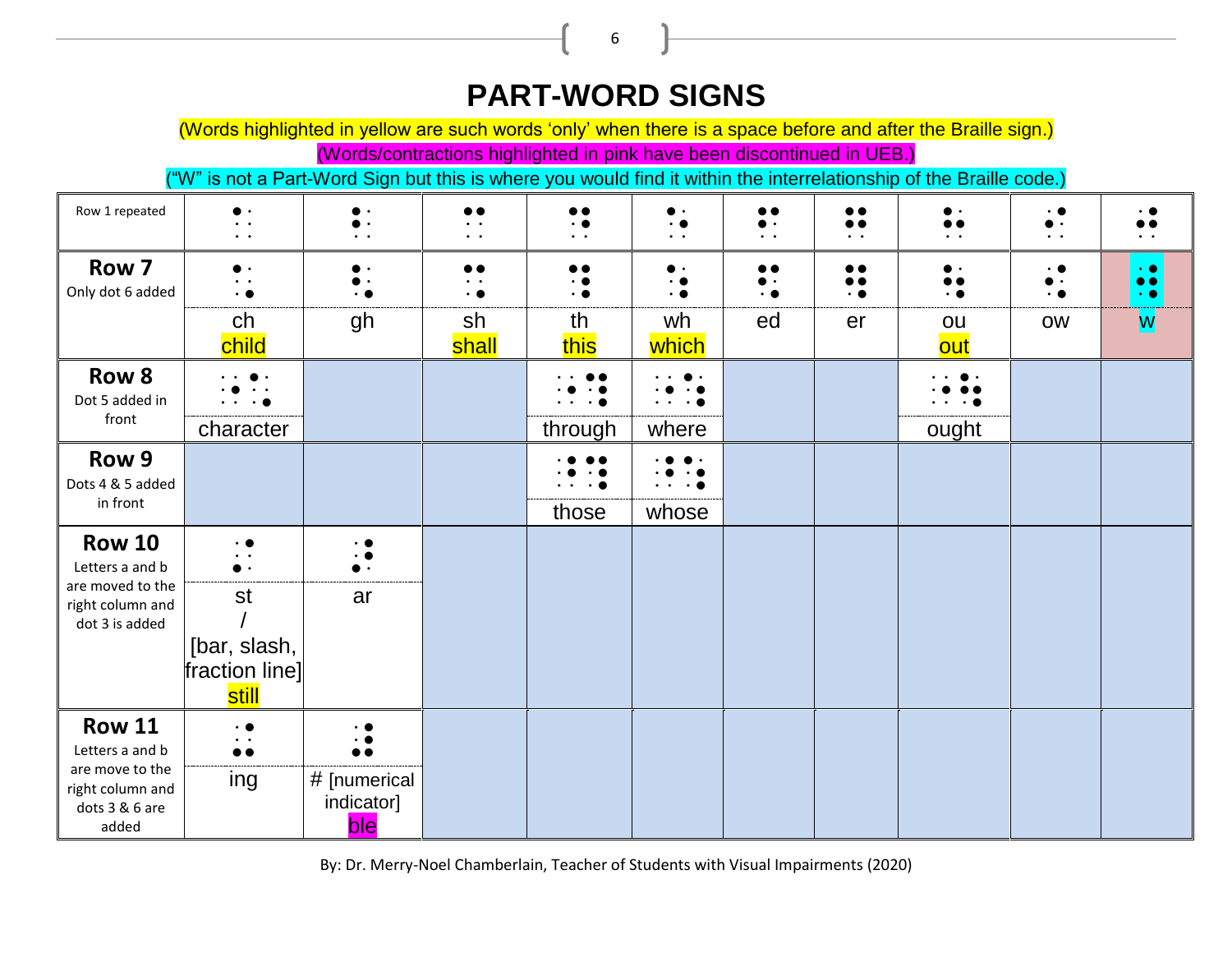## **CONTRACTIONS**

7

(Words/contractions highlighted in pink have been discontinued in UEB)

| Column 1<br><b>Column 2</b><br><b>Whole Word</b><br>Letter                                                           | <b>Column 3</b><br><b>Adding</b>                                                                                                         | <b>Column</b><br>$\overline{\mathbf{4}}$ | <b>Column 5</b><br><b>Dots</b> | <b>Dots</b>                           | Column 6 Column 7 Column 8<br><b>Dots</b> | Dot |
|----------------------------------------------------------------------------------------------------------------------|------------------------------------------------------------------------------------------------------------------------------------------|------------------------------------------|--------------------------------|---------------------------------------|-------------------------------------------|-----|
| (These are words 'only' when<br>there is a space before and after<br>the Braille sign.)                              | Dot 5                                                                                                                                    | <b>Dots</b><br>5&6                       | 4,5 & 6                        | 4 & 6                                 | 5&6                                       | 6   |
| $=$ but<br>$b \cdot$ :                                                                                               |                                                                                                                                          |                                          |                                |                                       |                                           |     |
| $=$ can<br>$\begin{array}{c} \bullet & \bullet \\ \bullet & \bullet \\ \bullet & \bullet \end{array}$<br>$\mathbf C$ |                                                                                                                                          |                                          |                                |                                       |                                           |     |
|                                                                                                                      |                                                                                                                                          |                                          | cannot                         |                                       |                                           |     |
| $=$ do<br>$d \n\ddot{?}$                                                                                             | $\begin{array}{c} \n\cdot & \bullet & \bullet \\ \cdot & \bullet & \cdot & \bullet \\ \cdot & \cdot & \cdot & \cdot\n\end{array}$<br>day |                                          |                                |                                       |                                           |     |
|                                                                                                                      |                                                                                                                                          |                                          |                                | ound                                  |                                           |     |
| $=$ every<br>$e$ :                                                                                                   | $\cdot \bullet \cdot \bullet$<br>ever<br>$\cdot$                                                                                         |                                          |                                | $\cdot\bullet$<br>$\bullet$ $\bullet$ | $\cdot$ $\bullet$<br>$\ddot{\phantom{1}}$ |     |
|                                                                                                                      |                                                                                                                                          |                                          |                                | ance                                  | ence                                      |     |
| $=$ from<br>$\ddot{\bullet}$ :                                                                                       | $\cdot \bullet \bullet \cdot$<br>father                                                                                                  |                                          |                                |                                       |                                           |     |
| $=$ go<br>$g \ddot{\bullet}$                                                                                         |                                                                                                                                          |                                          |                                |                                       |                                           |     |
|                                                                                                                      |                                                                                                                                          |                                          |                                |                                       | ong                                       |     |
| $=$ have<br>$h \vdots$                                                                                               | $\begin{array}{c} \bullet \bullet \bullet \bullet \\ \bullet \bullet \bullet \\ \bullet \end{array}$<br>here                             |                                          | had                            |                                       |                                           |     |
| = just<br>$\ddot{\bullet}$                                                                                           |                                                                                                                                          |                                          |                                |                                       |                                           |     |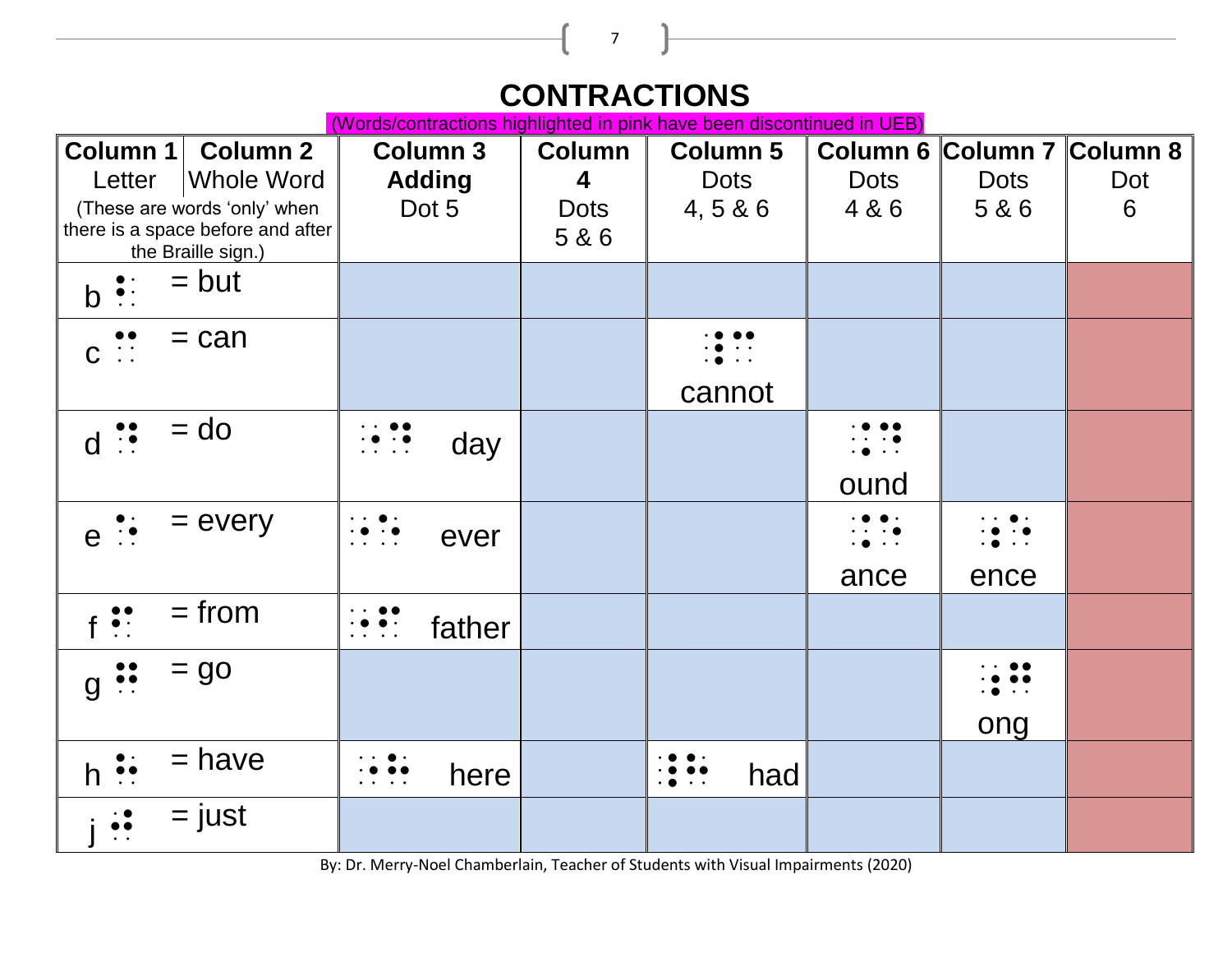| $k \ddot{a}$ :                                              | $=$<br>knowledge | $\cdot$ $\cdot$ $\bullet$ $\cdot$<br>$\dddot{\bullet}$ :<br>know                                                                                     |                         |                         |                                                                          |                             |
|-------------------------------------------------------------|------------------|------------------------------------------------------------------------------------------------------------------------------------------------------|-------------------------|-------------------------|--------------------------------------------------------------------------|-----------------------------|
| $\begin{array}{c} \bullet : \\ \bullet : \end{array}$       | $=$ like         | $\begin{array}{ccc}\n\cdot & \bullet & \bullet \\ \cdot & \bullet & \bullet \\ \cdot & \cdot & \bullet\n\end{array}$<br>lord                         |                         |                         | $\cdot$ . $\bullet$<br>ful                                               |                             |
| $m \ddot{\cdot}$                                            | $=$ more         | $\begin{array}{ccc}\n\cdot & \bullet & \bullet \\ \cdot & \bullet & \cdot \\ \cdot & \cdot & \bullet\n\end{array}$<br>mother                         | many                    |                         |                                                                          |                             |
| $n \ddot{•}$                                                | $= not$          | $\begin{array}{ccc}\n\cdot & \bullet & \bullet \\ \cdot & \bullet & \cdot \\ \cdot & \bullet & \cdot\n\end{array}$<br>name                           |                         | $\cdot$<br>sion         | $\cdot$ . $\bullet$ $\bullet$<br>$\frac{1}{2}$ . $\frac{1}{2}$ .<br>tion | $\cdot$ $\cdot$ 00<br>ation |
| $\bullet$ $\cdot$<br>$0 \cdot$                              |                  | $\cdot$ $\cdot$ $\bullet$ $\cdot$<br>$\cdot \bullet \cdot \bullet$<br>one                                                                            |                         |                         |                                                                          |                             |
| $p \nvert \nvert$                                           | $=$ people       | $\begin{array}{ccc}\n\cdot & \cdot & \bullet & \bullet \\ \cdot & \bullet & \bullet & \cdot \\ \cdot & \cdot & \bullet & \cdot\n\end{array}$<br>part |                         |                         |                                                                          |                             |
| $q \n\ddot{\bullet}$                                        | $=$ quite        | $\cdots$<br>$\cdot \bullet \bullet \bullet$<br>question                                                                                              |                         |                         |                                                                          |                             |
| $r \stackrel{\bullet}{\bullet} \stackrel{\bullet}{\bullet}$ | $=$ rather       | $\vdots$ : $\vdots$ right                                                                                                                            |                         |                         |                                                                          |                             |
| $S \overset{\cdot}{\bullet}$ :                              | $=$ SO           | $\cdots$ . $\bullet$<br>$\cdot$ $\bullet$ $\cdot$<br>$\cdot$ $\cdot$ $\bullet$ $\cdot$<br>some                                                       | $\frac{1}{2}$<br>spirit | $\frac{1}{100}$<br>less | $\cdot$ . $\bullet$ .<br>ness                                            |                             |

By: Dr. Merry-Noel Chamberlain, Teacher of Students with Visual Impairments (2020)

8

the control of the control of the control of the control of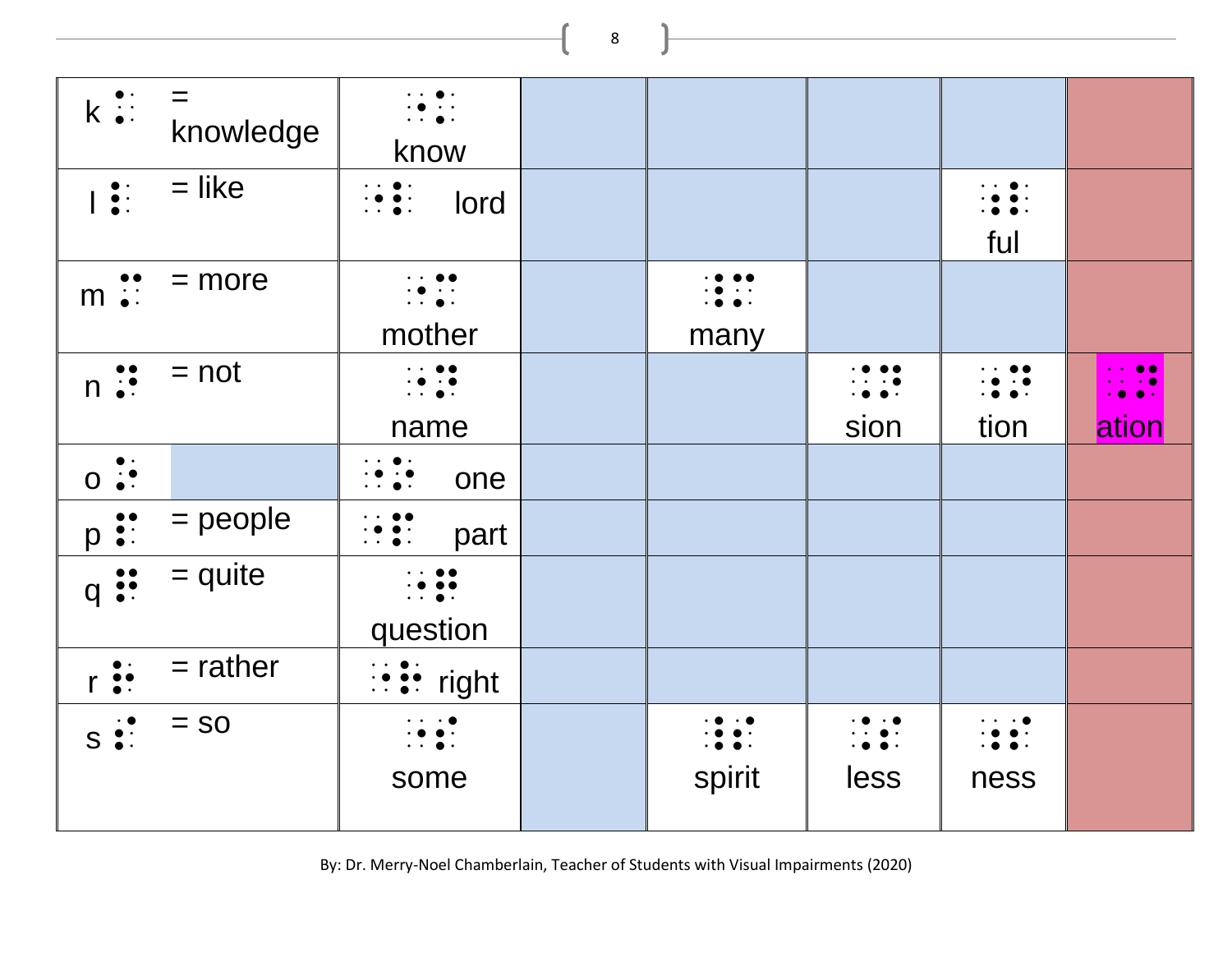<sup>t</sup> T = that "T time .t ount  $\cdot$  ;  $\cdot$  ;  $\bullet$  ; ment  $\begin{array}{ccc} \bullet: & = \mathsf{us} \\ \mathsf{u} \stackrel{\bullet}{\bullet} \bullet & \end{array}$  : under  $\begin{array}{c} \cdot \bullet \bullet \cdot \\ \cdot \bullet \quad \cdot \end{array}$ upon  $V \vdots = V \cdot V$  $w \div \div$  = will  $\Vert \cdot \Vert \cdot \cdot \cdot \cdot$ work  $\begin{array}{ccc}\n\cdot & \bullet & \cdot & \bullet \\
\cdot & \bullet & \bullet & \bullet \\
\cdot & \cdot & \cdot & \bullet\n\end{array}$ word  $\frac{1}{2}$  .  $\frac{1}{2}$ world  $x \vdots$  = it  $y :: = y$ ou  $\begin{array}{ccc} & & \vdots & \vdots \end{array}$ young  $\begin{array}{ccc} \cdot & \cdot & \bullet & \bullet \\ \cdot & \bullet & \cdot & \bullet \\ \cdot & \bullet & \bullet & \bullet \end{array}$ ity  $\frac{1}{2}$ ,  $\frac{9}{2}$ **ally**  $\sum$   $\vdots$  = as

| Plus                                      |                                                                  |                                                                                                                           |                           |  |  |  |  |  |  |
|-------------------------------------------|------------------------------------------------------------------|---------------------------------------------------------------------------------------------------------------------------|---------------------------|--|--|--|--|--|--|
| $=$ the<br>$\cdot$ 0<br>$\bullet \bullet$ | $\cdots$ . $\bullet$<br>$\frac{1}{2}$ : $\frac{1}{2}$ :<br>there | $\cdot$ 0 $\cdot$ 0<br>$\begin{array}{c} \bullet & \bullet & \bullet \\ \bullet & \bullet & \bullet \end{array}$<br>these | $\frac{1}{1000}$<br>their |  |  |  |  |  |  |

By: Dr. Merry-Noel Chamberlain, Teacher of Students with Visual Impairments (2020)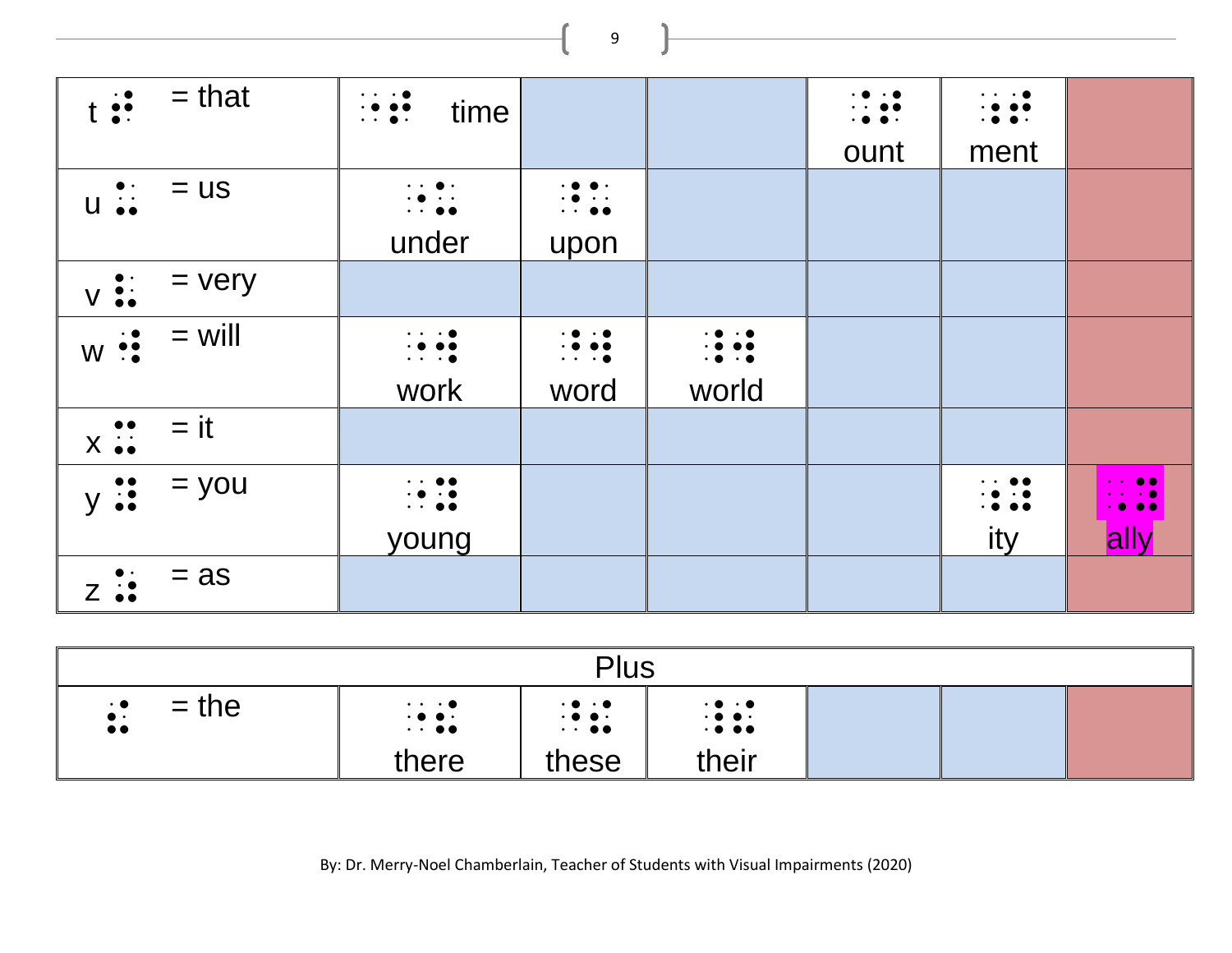**SHORT-FORM WORDS**

| about     | ab   | <b>NOTE: Letters</b>                              | altogether | Alt           |                     |
|-----------|------|---------------------------------------------------|------------|---------------|---------------------|
| above     | abv  | that are<br>underlined are                        | always     | alw           |                     |
| according | ac   | 'contracted<br>signs' in Braille.<br>For example: | because    | <u>bec</u>    |                     |
| across    | acr  | $ST =$ :                                          | before     | bef           | $\bullet$ $\bullet$ |
| after     | af   |                                                   | behind     | <u>beh</u>    |                     |
| afternoon | afn  |                                                   | below      | <u>bel</u>    |                     |
| afterward | afw  |                                                   | beneath    | ben           |                     |
| again     | ag   |                                                   | beside     | <u>bes</u>    |                     |
| against   | agst |                                                   | between    | <u>bet</u>    |                     |
| almost    | alm  |                                                   | beyond     | <u>bey</u>    | $\bullet$           |
| already   | alr  |                                                   | blind      | $\mathsf{bl}$ |                     |
| also      | al   |                                                   | braille    | brl           |                     |
| although  | alth |                                                   | children   | chn           |                     |

By: Dr. Merry-Noel Chamberlain, Teacher of Students with Visual Impairments (2020)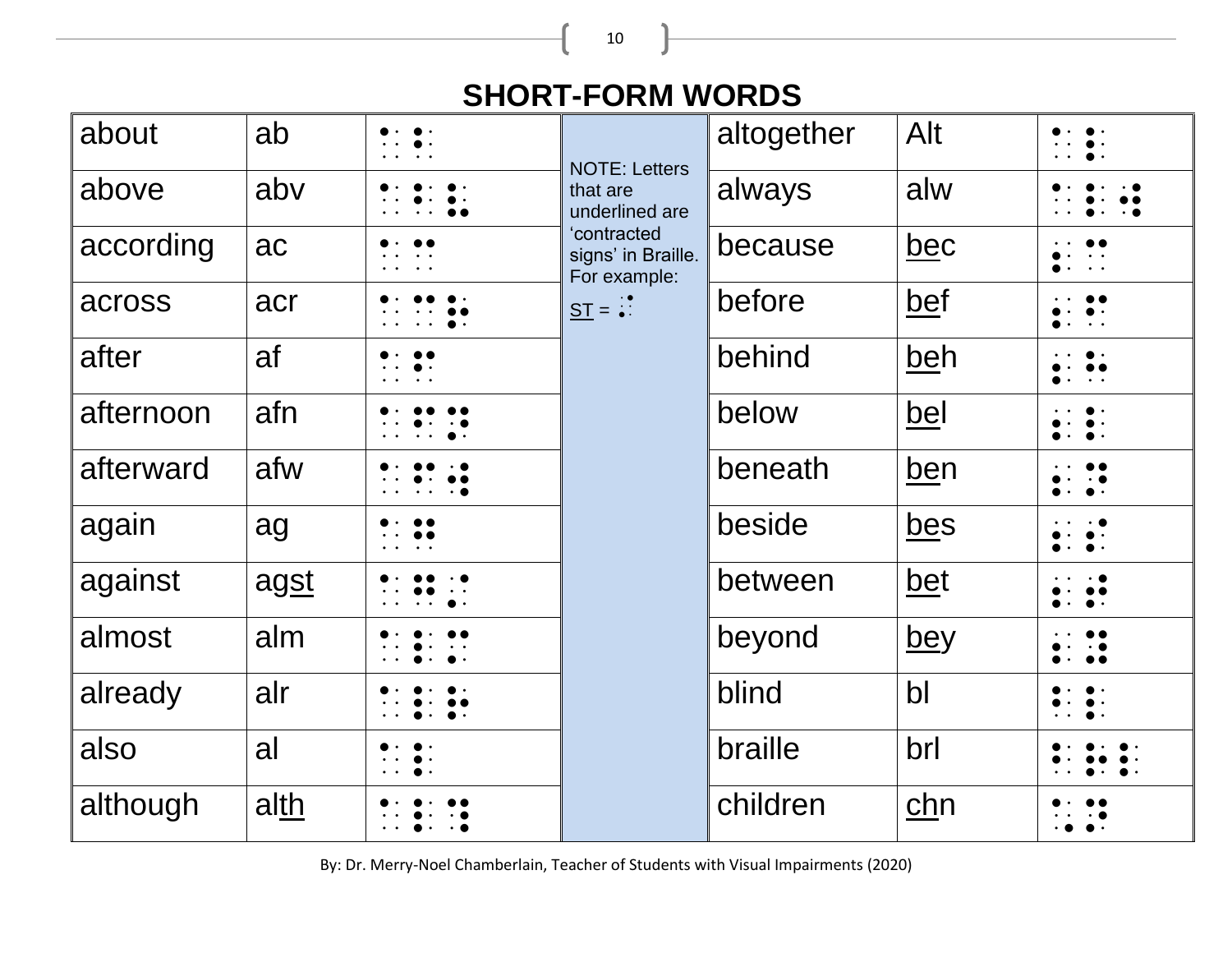11

ſ

| conceive   | concv       | <b>NOTE: Letters</b>                               | him       | hm                            | Hm |
|------------|-------------|----------------------------------------------------|-----------|-------------------------------|----|
| conceiving | concvg      | that are<br>underlined are<br>'contracted          | himself   | hmf                           |    |
| could      | cd          | signs' in Braille.<br>For example:                 | immediate | imm                           |    |
| deceive    | dcv         | $ST = \frac{1}{2}$                                 | its       | <b>XS</b>                     |    |
| deceiving  | dcvg        |                                                    | itself    | xf                            |    |
| declare    | dcl         |                                                    | letter    | $\mathsf{I}$ r                |    |
| declaring  | dclg        |                                                    | little    | $\mathbf{\mathsf{I}}$         |    |
| either     | ei          |                                                    | much      | mch                           |    |
| first      | fst         |                                                    | must      | mst                           |    |
| friend     | fr          | (NOTE:<br><b>Words or</b>                          | myself    | myf                           |    |
| good       | gd          | <b>Contractions</b><br>highlighted in<br>pink have | necessary | nec                           |    |
| great      | grt         | been<br>discontinued                               | neither   | nei                           |    |
| herself    | <u>herf</u> | $in$ UEB.)                                         | o'clock   | $\overline{O}$ $\overline{C}$ |    |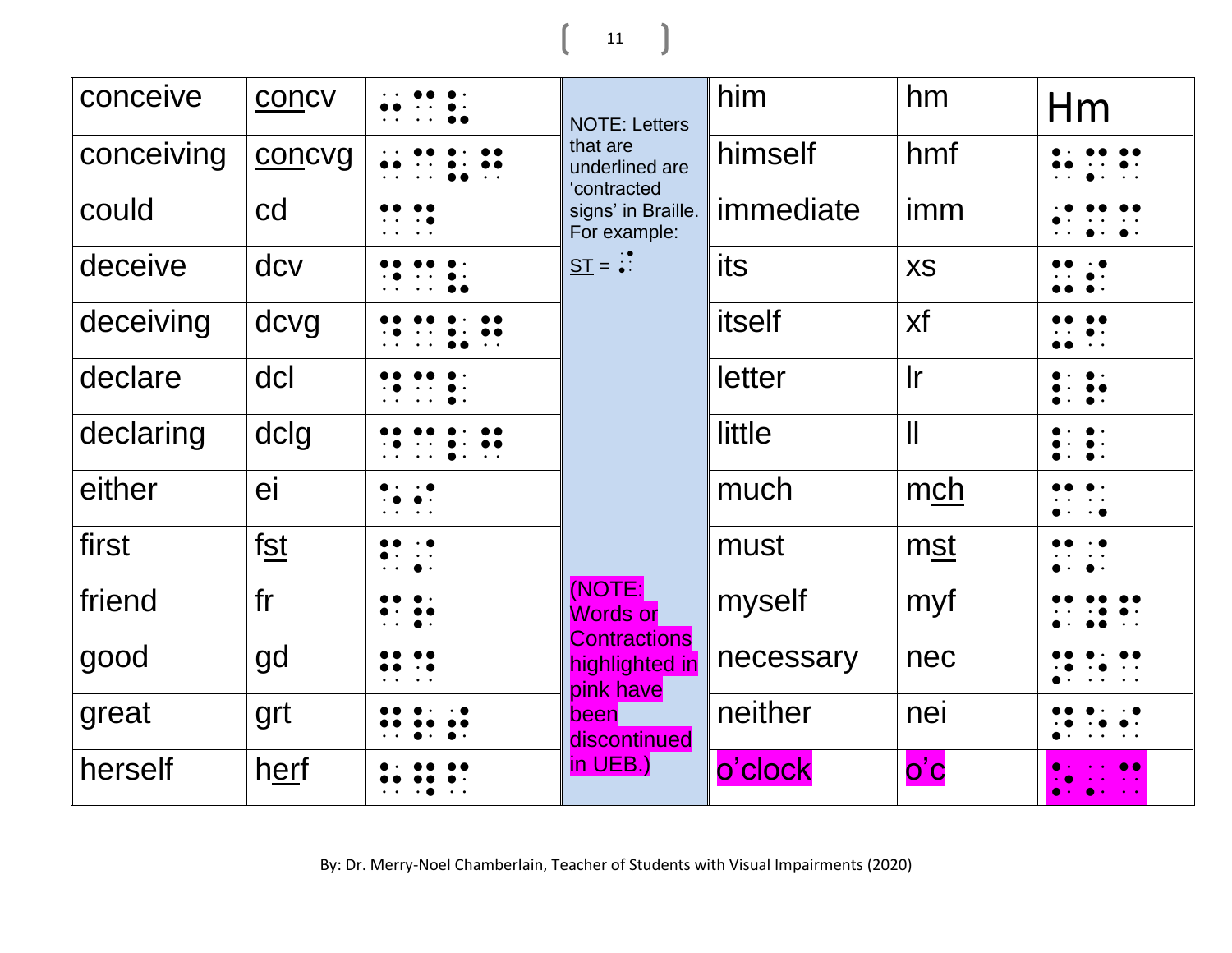12

<u> 1989 - Johann Barn, mars an t-Amerikaansk kommunister (</u>

| oneself    | onef         |                                                                      | <b>NOTE: Letters</b>                      | should     | shd        |                     |
|------------|--------------|----------------------------------------------------------------------|-------------------------------------------|------------|------------|---------------------|
| ourselves  | <b>OUIVS</b> |                                                                      | that are<br>underlined are<br>'contracted | such       | <u>sch</u> | $S^*$               |
| paid       | pd           | $\bullet$ . $\bullet$                                                | signs' in Braille.<br>For example:        | themselves | themvs     |                     |
| perceive   | percv        |                                                                      | $ST =$                                    | thyself    | thyf       |                     |
| perceiving | percvg       |                                                                      |                                           | today      | td         |                     |
| perhaps    | <u>perh</u>  |                                                                      |                                           | together   | tgr        |                     |
| quick      | qk           |                                                                      |                                           | tomorrow   | tm         |                     |
| receive    | rcv          |                                                                      |                                           | tonight    | tn         | $\bullet$ .         |
| receiving  | rcvg         |                                                                      |                                           | would      | wd         | $\bullet$ $\bullet$ |
| rejoice    | rjc          |                                                                      |                                           | your       | yr         |                     |
| rejoicing  | rjcg         |                                                                      |                                           | yourself   | yrf        |                     |
| said       | sd           | $\bullet\cdot\hspace{10pt}\cdot\hspace{10pt}\cdot\hspace{10pt}\cdot$ |                                           | yourselves | yrvs       |                     |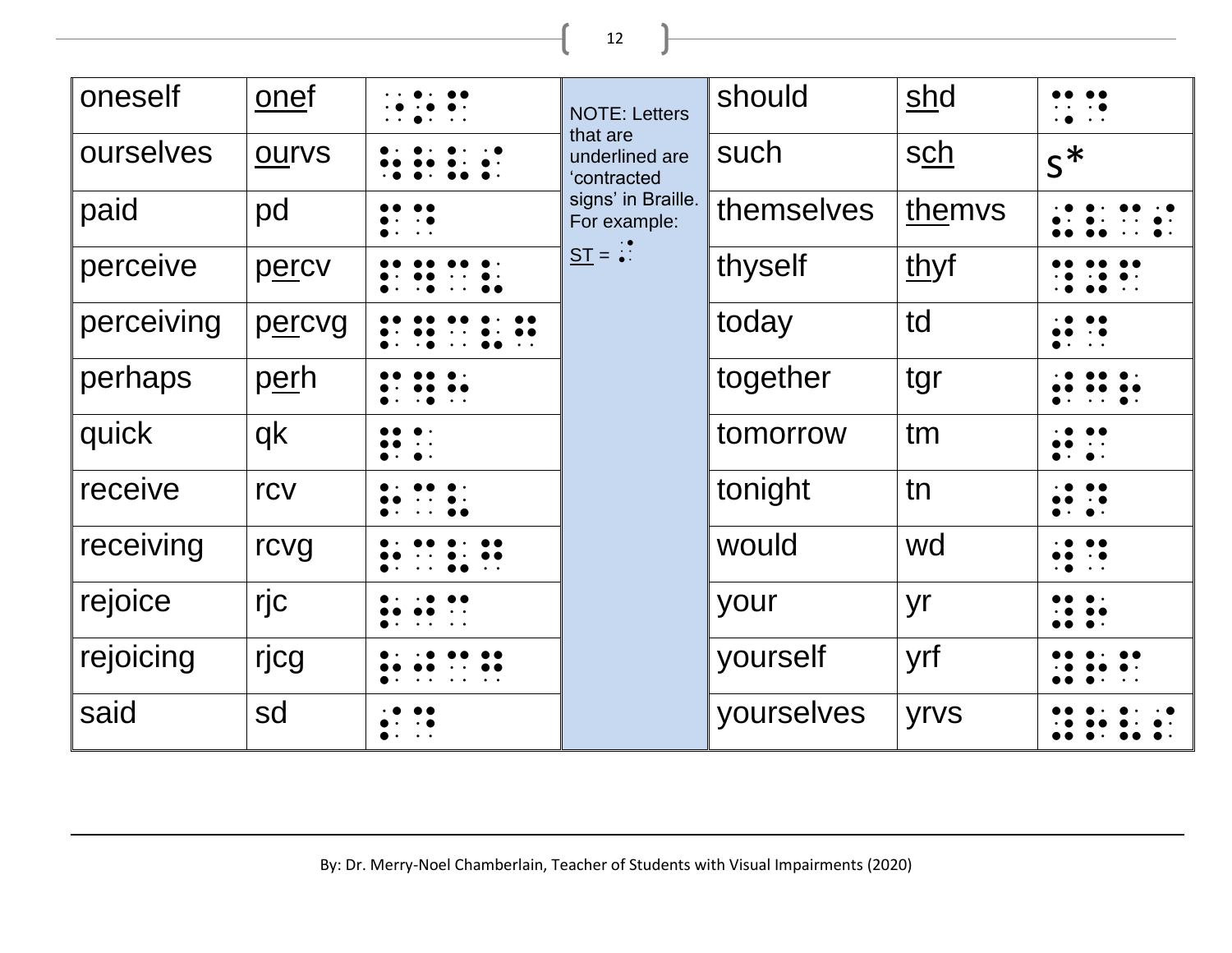| Paired signs when the sentence is in the middle. |                                                                                                                                    |                          |                                                                                                       |                          |  |  |  |  |  |
|--------------------------------------------------|------------------------------------------------------------------------------------------------------------------------------------|--------------------------|-------------------------------------------------------------------------------------------------------|--------------------------|--|--|--|--|--|
| <b>Bracket Open</b>                              | $\begin{array}{c} \cdot \bullet \bullet \cdot \\ \cdot \bullet \bullet \cdot \\ \cdot \bullet \end{array}$                         | Note: the<br>sentence or | $\cdot \cdot \cdot \cdot$<br>$\cdot$ $\bullet$ $\cdot$                                                | <b>Bracket Close</b>     |  |  |  |  |  |
| <b>Parenthesis Open</b>                          | $\begin{array}{ccc}\n\cdot & \bullet & \cdot \\ \cdot & \bullet & \bullet & \cdot \\ \cdot & \cdot & \cdot & \bullet\n\end{array}$ | word is                  | $\cdot \cdot \cdot \cdot \bullet$<br>$\cdot \bullet \cdot \bullet$<br>$\cdot$ $\cdot$ $\cdot$ $\cdot$ | <b>Parenthesis Close</b> |  |  |  |  |  |
| Quote (double) Open "                            | $\ddot{\bullet}$ :                                                                                                                 | between<br>these signs.  | $\bullet$ $\bullet$<br>$\cdot$ $\bullet$<br>$\bullet$                                                 | " Quote (double) Close   |  |  |  |  |  |
| Quote (single) Open                              | $\bullet$ , $\bullet$ , $\bullet$ , $\bullet$<br>$\frac{1}{2}$ .                                                                   |                          | $\cdots$<br>$\cdot$<br>$\cdot$                                                                        | Quote (single) Close     |  |  |  |  |  |

| <b>Miscellanies</b><br><b>Signs</b> | Apostrophe                            | $\bullet$ . $\bullet$<br>$\bullet$ $\bullet$<br>$\bullet\; \cdot$ |  | ≻<br>$1\leq i\leq n$<br>WWW<br>$\sim 10^{11}$ and $\sim 10^{11}$<br><b>Service</b> | $\overline{\overline{a}}$<br>7000<br>e dinegal v |
|-------------------------------------|---------------------------------------|-------------------------------------------------------------------|--|------------------------------------------------------------------------------------|--------------------------------------------------|
|                                     | $\star$<br><b>Asterisk</b>            | $\cdots$ .                                                        |  |                                                                                    |                                                  |
|                                     | Dash                                  | $\ddot{\phantom{1}}$<br>$\cdot$                                   |  |                                                                                    |                                                  |
|                                     | Decimal point                         | $\bullet$ .<br>$\bullet$<br>$\bullet\bullet$<br>$\cdot$ (         |  |                                                                                    |                                                  |
|                                     | Dollar Sign<br>$\boldsymbol{\varphi}$ | $\bullet$ .<br>$\ddot{\phantom{a}}$                               |  |                                                                                    |                                                  |
|                                     | Slash Mark                            |                                                                   |  |                                                                                    |                                                  |

13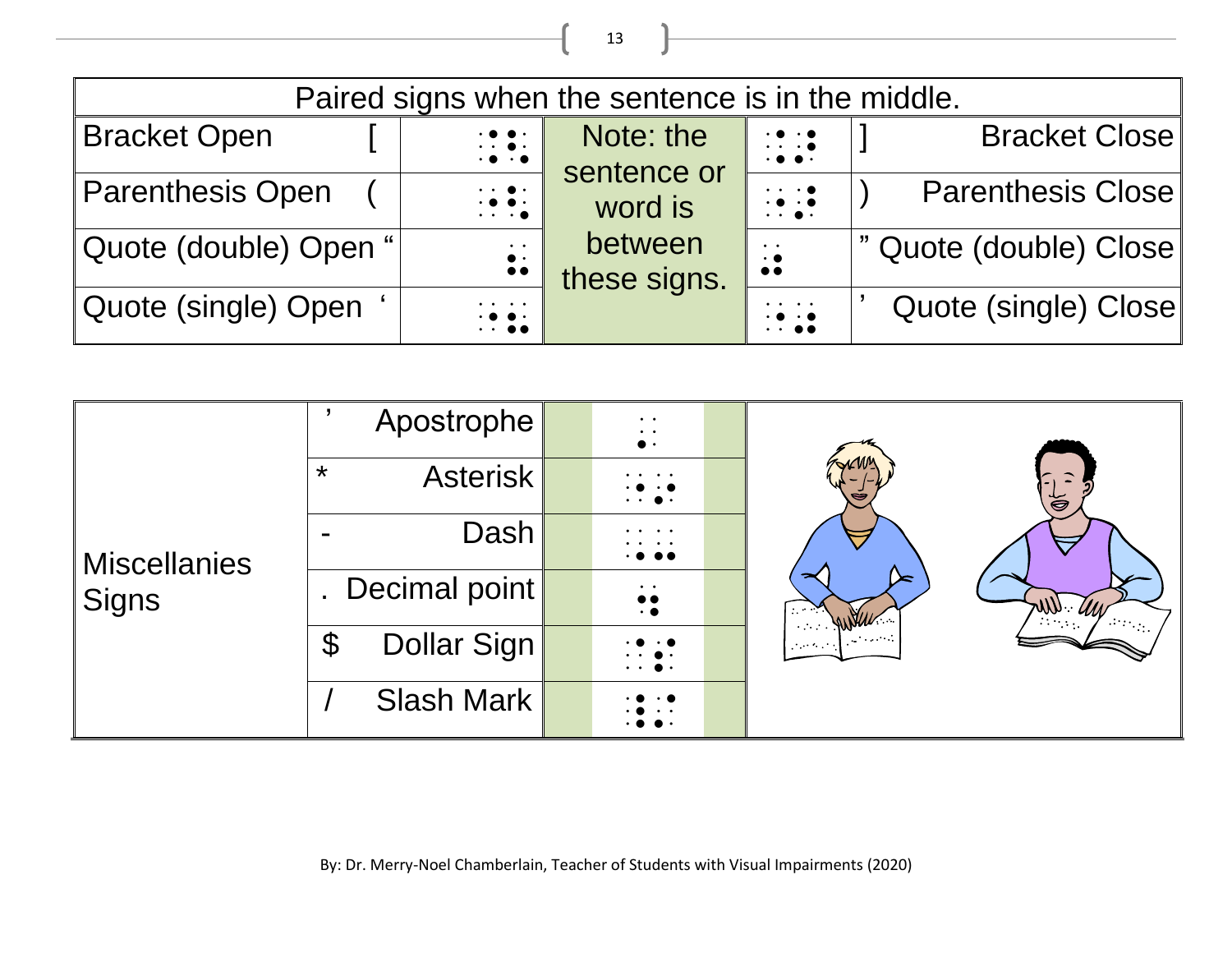## **IMPORTANT MISCELLANEOUS PUNCTUATIONS**

| Signs found at the beginning**                         | (sentence) | ** Signs found at the end. |                                    |                      |  |
|--------------------------------------------------------|------------|----------------------------|------------------------------------|----------------------|--|
| Capital letter (Only the<br>first letter of the word.) |            | $***$                      | $\bullet$ . $\bullet$<br>$\bullet$ | Colon                |  |
| Capital word<br>(The whole word is capitalized.)       |            | $***$                      | $\bullet$ $\bullet$<br>$\bullet$ . | Comma                |  |
| Capital passage                                        |            | $***$                      |                                    | <b>Ellipsis</b>      |  |
| <b>Capital terminator</b>                              |            | **                         |                                    | <b>Exclamation</b>   |  |
| Grade 1 symbol                                         |            |                            | $\bullet$<br>$\cdot$ $\bullet$     | Period               |  |
| Grade 1 word                                           |            | $***$                      | $\bullet$ $\bullet$                | <b>Question mark</b> |  |
| Grade 1 passage                                        |            | $***$                      |                                    | Semicolon            |  |
| Grade 1 terminator                                     |            | **                         |                                    |                      |  |
| <b>Italic Symbol</b>                                   |            |                            |                                    |                      |  |
| Italic word                                            |            | **                         |                                    |                      |  |
| Italic passage                                         |            | $***$                      | $=$ where the sentence is          |                      |  |
| Italic terminator                                      |            | $***$                      | compared to the Braille sign.      |                      |  |